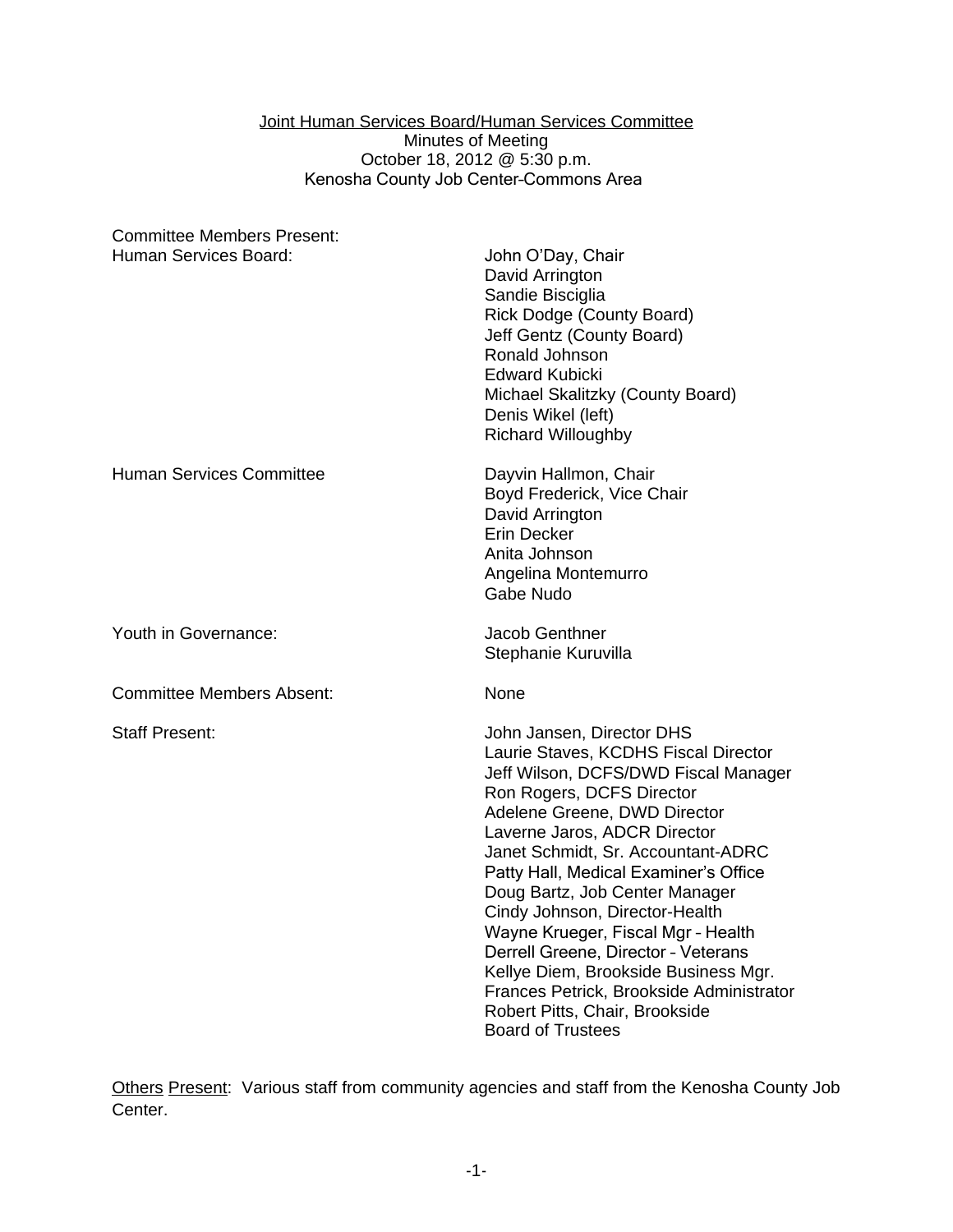The 2013 Proposed Budget Packets were distributed to all Committee/Board members.

This meeting was digitally recorded.

1. Call to Order The meeting was called to order at 5:30 p.m. by John O'Day, Chairperson. Roll call was taken.

# 2. Citizen's Comments **(on tape at 01:32)**

The following citizens spoke: Isabel Garcia Jack Rose Katrina Rosenfeldt Tissa Watson Chad Kerkman Dr. Brian Wolf Rabbi Dena Feingold Pam Jepson Diane Lefers Robin Neeson Chris Schoen Byron Wirght Jack Waters Mary Wagner Jo Wynn

At this point the HSB/HSC members, Youth in Governance as well as the Division Directors, fiscal leads, business managers in the various divisions introduced themselves.

3. Presentation and Approval of 2013 Department of Human Services Budget.

John Jansen thanked everyone with the work they did on the budget. He gave a brief statement in regards to the determined effort to meet the requirements of the zero percent levy increase.

Laurie Staves reviewed the 2012 Quarterly Financial Status Update Report. **(on tape at 43.22)**.

Laurie stated we are at a break-even point of \$35,620 for the end of September 2012. This year we are experiencing a health insurance fund surplus. We expect a \$250,000 return for health insurance cost. Laurie added that we have a lot of federal and state funding sources. Laurie defined direct cost and added as long as we put up levy match we can draw down federal and state source funds. The direct cost is what is in this building and at Brookside. Indirect costs are outside of our department meaning county indirect. Laurie added that we share in the allocation for information technology, personnel, public works etc. Maximus that does a yearly cost allocation plan and Human Services are allocated a portion of those County indirects. We are not charged levy for it. We take these costs and spread them across our federal and state funding sources and with the levy match we are able to draw down some reimbursement for costs. This year we are going to drawn down \$163,578 more than what we told them the budget was. We are returning this to the General Fund. Laurie went on to explain that with these funds we would settle the Health Department city settlement of \$170,501 and we would have a surplus of over \$200,000.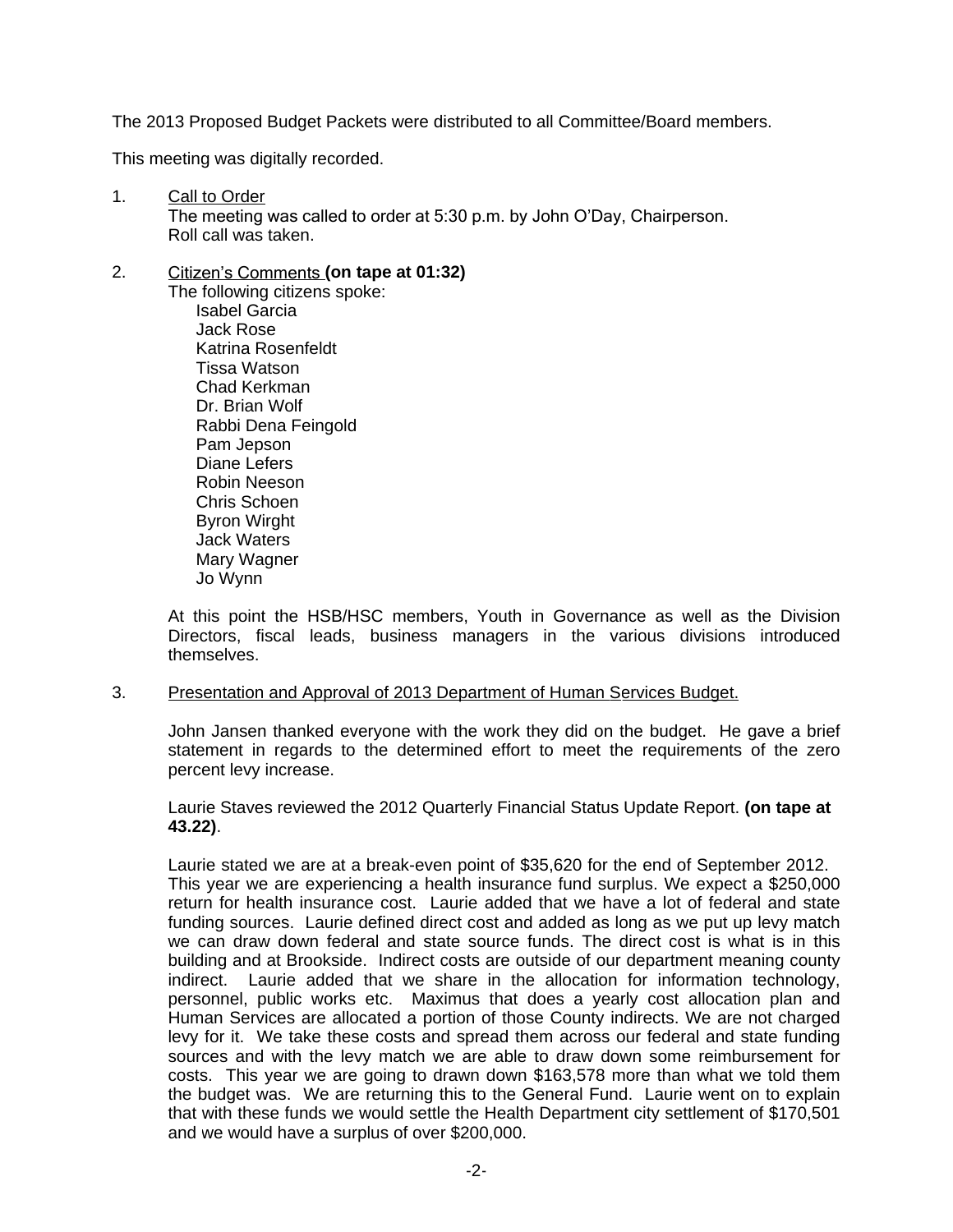## DHS Overview **(on tape at 47.35)**

Laurie gave a summary of the Department of Human Services 2013 proposed versus 2012 adopted recap. Laurie stated we can draw down an additional \$619,640 over 2012 budged costs. Laurie went on to discuss why we can do this. The allocation that is coming to us through the Maximus cost allocation plan has increased from the other department's cost. We are getting a bigger share of the county's indirect.

Laurie added in 2013, W-2 goes away. This is a funding source that we had to allocation across. We never received any money for it because it was 100 percent program and benefits. We were never able to draw down any funds. The end result is that we are able to put \$418,360 back to the general fund using our funding sources.

Laurie Staves stated the Department has a 71.5 million dollar budget for 2013.

Laurie went on to explain where we are capturing the funds from. Laurie added this year the federal is the highest at 42.4%. We are increasing our federal by 2.3%. Laurie added the State is decreasing 5.9% from 2012. A lot of this is W-2. Laurie explained the need for grants.

Laurie stated we still have bandages with the budget and with the State funding decreasing the bandages still need to be covered and we can't when there is a zero percent levy on the table. Laurie added grants offer job opportunities. It also covers administrative overhead that already exists which is usually paid by levy. But with grants we can allocate some of that overhead and alleviate levy.

Department of Human Services - Five Year Levy Comparison – Budgeted vs. Actual. **(on tape at 52.45)**

Laurie stated we have actually giving back 2.3 million dollars over the last five years.

Department of Human Services – Recap of 2013 Proposed FTE Changes **(on tape at 53.45)**

Laurie stated we added a lot in 2012, but we had to look at doing business differently to reach that zero percent levy objective. Overall, we are down 2.71 FTEs.

Laurie stated that part of the change was they put staff in the position that they actually sit and work. The FTE departmental moves are a wash. Laurie explains the 2013 reduction in staff and the request for additions. She stated as funding goes away the position is eliminated. Laurie also stated that they have been assured that anyone who is here 12-31-12, that Human Services has eliminated, will be offered county positions somewhere else.

We are going to try to add three (3) Economic Support Specialist positions. This amounts to a 1.0 net reduction in Economic Support.

In 2012 we gain a new Medical Examiner and a whole new office. (Increase of .87 positions.)

The Health Department positions were all added through resolutions for this year. The Office Associates are replaced with a Public Health Technician positions.

The Public Nurse at KAC is being eliminated. The KAC contract for a nurse is being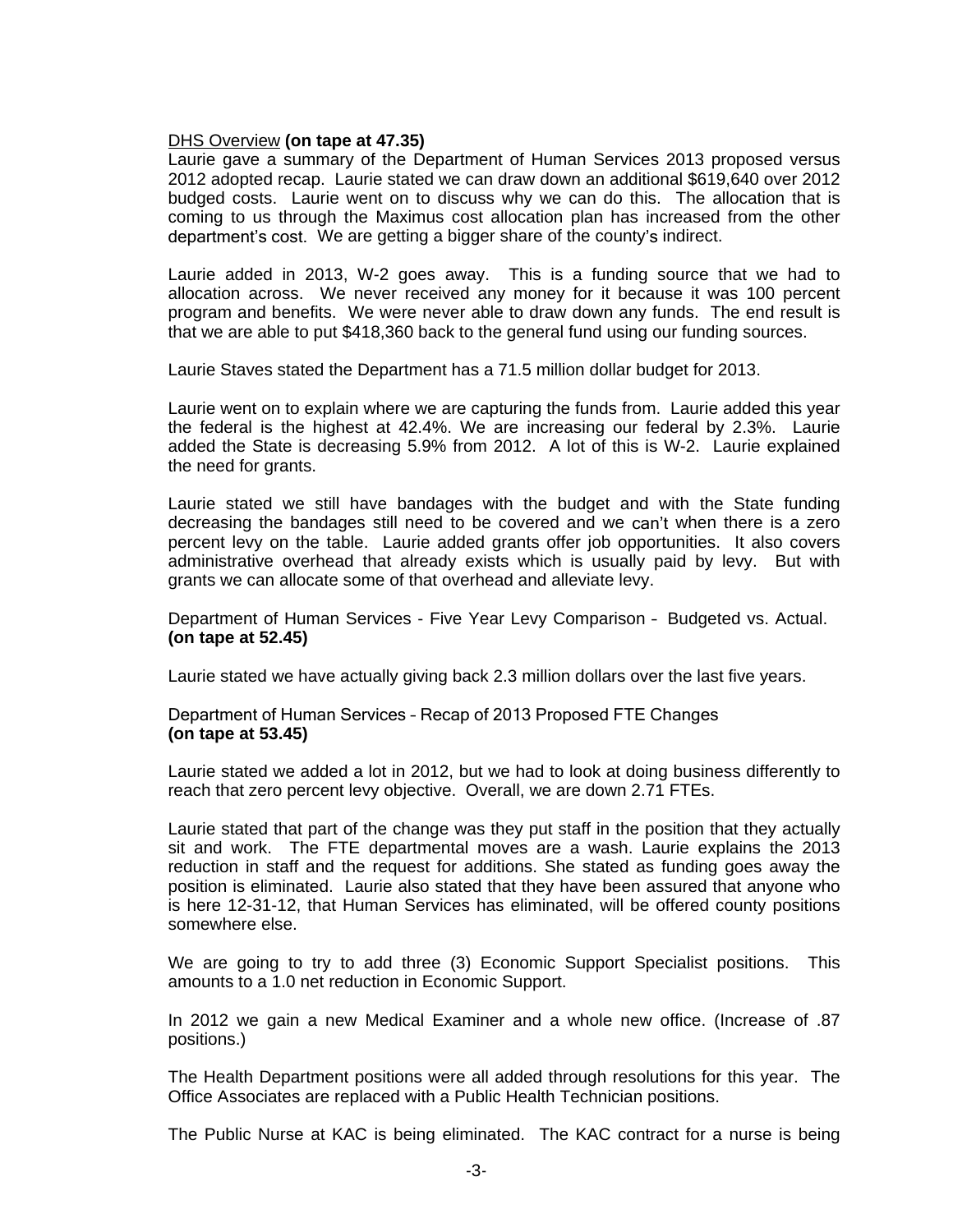eliminated with the contract.

The HUD Healthy Home grant positions are being eliminated.

There is a .75 Laboratory Technical Assistant which is contracted however will change to a county position as it is more efficient. This is budget neutral.

In Aging we are eliminating a .5 Office Associate position. In DCFS a 1.0 position and a .5 position in DADS will be eliminated. We will then contract for data scanning services.

In DCFS, 14.5 positions will be eliminated. A reduction of 6.5 positions in which 2 are vacancies and we are also moving 3 FTEs to DWD for the first quarter. This is a net reduction of 1.5 Office Associate positions at end of year. These are all are moves in DWD and Office of Director. The System Support Worker will be shared with DADs and is in budget.

At Brookside they added, via resolution, to increase budged FTE of .8 to LPNs and RNs positions. The Activity Director will be replaced with a contracted position. The Dietary Building Maintenance position will change from 40 to 20 hour position.

#### Office of Director **(on tape at 1:05:23)**

Laurie added we increased \$242,413. This is because of the FTE moves and salaries. It was noted that because the Office of the Director serves every department in the Division we are able to draw down federal and state dollars to offset our levy.

## Central Services **(on tape at 1.08:06)**

Central Services takes care of everyone and everything in this building. Since January they have added 300 plus people. Central Services also provides security in the building. They maintain over 115 pieces of equipment. We exchanged the County employee to a contracted service. There is no additional added levy for this department.

#### Workforce Development **(on tape at 01.11.09)**

Laurie explained the need for the additional three (3) Economic Support Specialists in the Division of Workforce Development.

In Summary, there are 53,000 (1/3 of population) Kenosha County residences on some type of assistance. The cases are increasing. Year to date we have exceeded the total number of cases of all of 2011 and 2010 annually. The City of Kenosha residents have 82% of cases (of the 53,000) and 18% (10,000 cases) are all other counties in Kenosha.

Erin Decker asked as why the chart doesn't have Wheatland or Somers? Laurie stated we were tracking it by what the State gave us or it could be that the percentage is small that it didn't come out on the chart.

Laurie explained the chart on the Kenosha County Income Maintenance monthly average caseload for Economic Support Specialists. She added the last 5 months thecaseloads has consistently been over 20,300.

Laurie stated even though the new agency will be administering the W-2 cases, the Kenosha County Economic Support Specialists will continue to handle these same 550 cases for eligibility determination, Childcare, FoodShare and Medical Assistance programs. Workforce Development is just loosing the W-2 piece of the program not the people.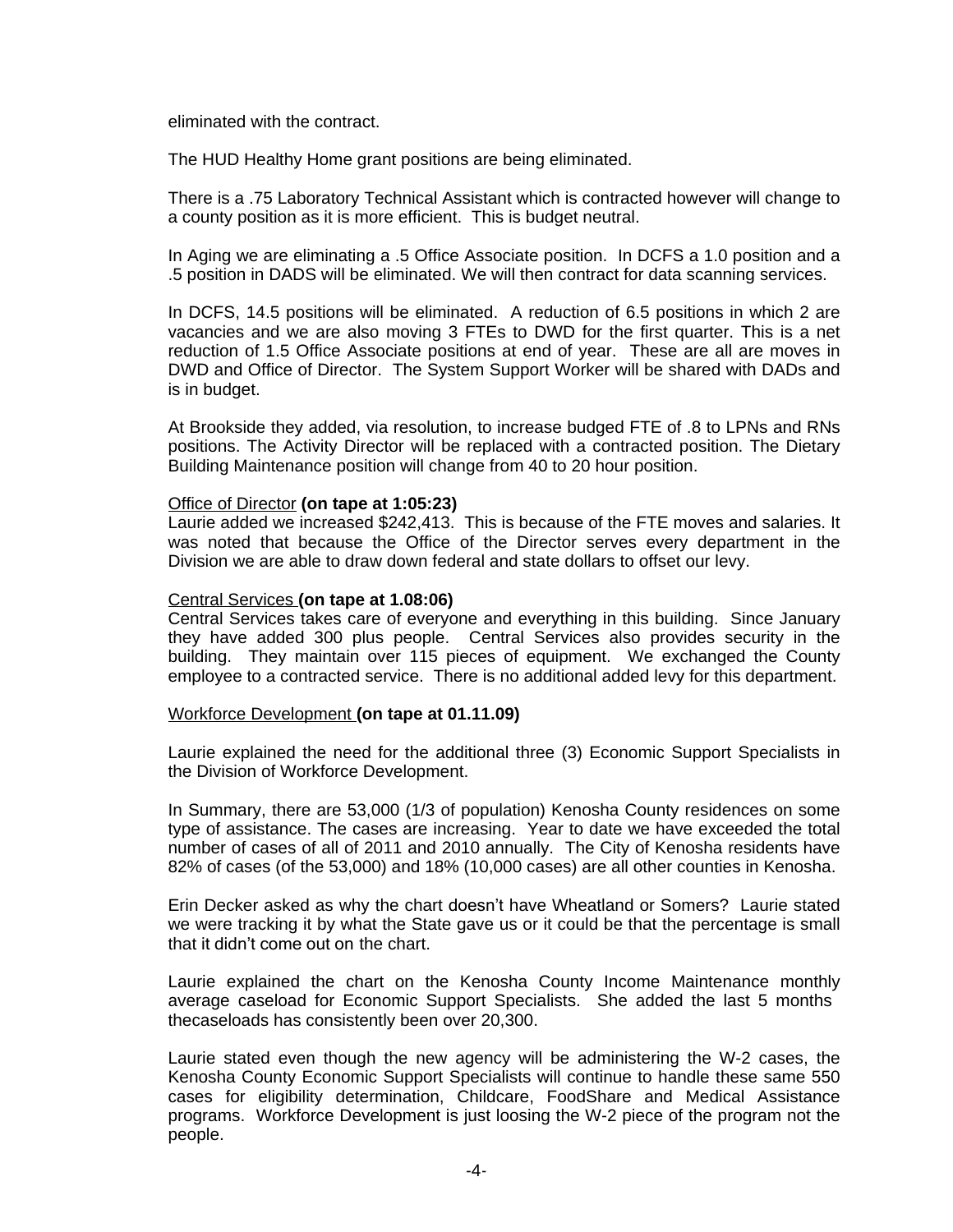Erin Decker asked why W-2 is moving out. Laurie stated the State put out a RFP which was reviewed by Fiscal. The funding was decreasing and Fiscal didn't think it would keep us off levy as there is no levy in W-2. The State put out the RFP more for collaboration or joining reasons. We decided not to go ahead with it. The clients won't see a difference as they will still have their Economic Support Specialist.

Michael Skalitzky asked if the economy should improve and we can reduce the numbers, do we have a long term plan for allocating people. What can the taxpayers expect? Laurie stated keep in mind we are losing two ES workers not adding.

Adelene stated we have been tracking our caseload for 15 years and in more instances caseloads continue to increase not decrease. If it does decrease we would take a look at our staff levels and make adjustments.

Richard Willoughby asked why not strategically plan to go in with two down and see how it goes in the first quarter and then phase people in rather than staff them upfront. We are already going to be down two. Maybe we can do it with two down.

Adelene stated it is not speculation that we need the level of staffing that we have right now. Adelene further explained the consortium and performance standards we must maintain and meet in order to be in compliance with the State. The State has visited us three times. The Consortium has had challenges in meeting the State requirements. If we don't improve they will take over and take the levy dollars to operate the program. We are challenged right now with the number of staff we have.

Boyd Frederick explained how it would cost more if the State would take over. Milwaukee County has cost the taxpayers millions of dollars once the State came in.

Dayvin Hallmon also commented that when speaking with a Milwaukee County Supervisor he understood that it cost Milwaukee County an additional 12 million dollars. He added when the Governor was the Milwaukee County Executive he was actually against the State taking over the Income Maintenance Program in Milwaukee.

Laurie added there is a three (3) month training period for Economic Support Specialists.

#### Veterans **(on tape at 01:33:20)**

There are 13,000 veterans in Kenosha County. Veterans are down to a zero levy.

#### Medical Examiner **(on tape at 01:34:15)**

The ME budget would be over \$80,000 due to increases in autopsies.

Ed Kubicki asked how we compare with other counties in regards to the amount ofautopsies. Laurie didn't know. The fee for an autopsy is \$1200 dollars. Laurie stated it has been \$1200 for years. Ed Kubicki asked if we could do our own autopsies. Laurie Staves stated we would need a doctor.

Discussion continued on the building rental of \$25,000 for morgue area. It was stated that the lease is for another year and a half. Gabe Nudo asked how long the lease was for. Laurie stated it is a 5 year lease through August 31, 2013.

#### Health **(on tape at 01:39:06)**

Laurie added a lot of the increases are from the 2012 resolutions that we have to add moving into 2013. We are serving more county residents than city.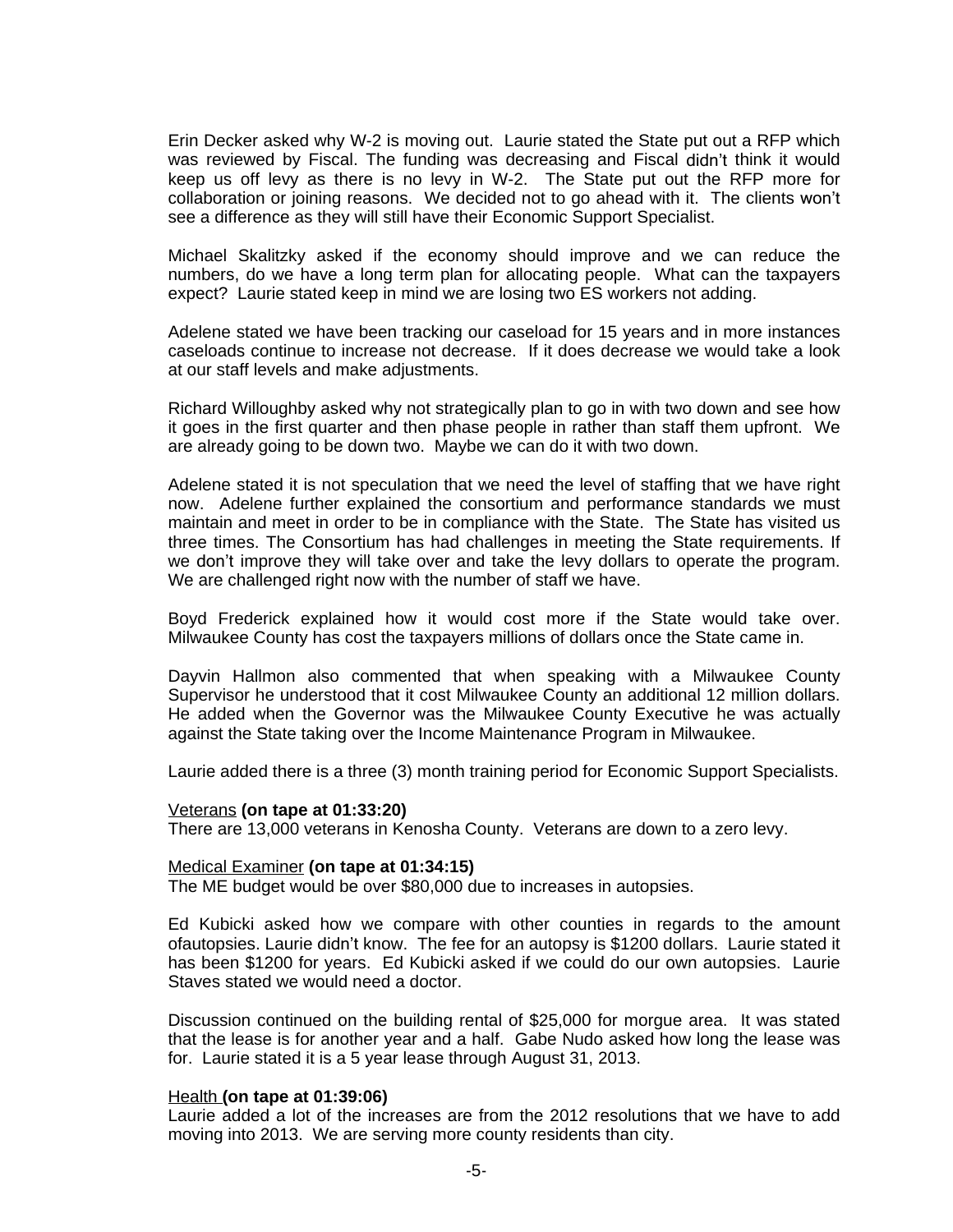Laurie reviewed the 2013 proposed clinical service fee schedule. The fee schedule isbased upon the clients' income level and that is where the fees are going to land. The Board of Health adopted this.

#### Aging & Disability Services **(on tape at 01:42:30)**

The increase days of care will cost an additional \$305,000 this year.

Average cost for institute day of care is \$999 a day, hospitals is \$650, care center is \$280. Laurie added knowing our numbers today we had to cover it. We can't go into 2013 knowing we have this deficit. For Aging this is the largest increase for their budget.

Erin Decker asked Laurie to clarify the Western Transit numbers. Laurie added that it looks like there is a slight increase for transit but it is from the adopted. In 2012 we received additional money but it is not coming back in 2013. Laurie added we are decreasing from 3 regular routes to 1 regular route in order to save for the reduction. It looks like we are getting an increase but we didn't.

## Children & Family Services **(on tape at 01:49:33)**

W-2 revenue served DCFS and DWD. This is being eliminated. For out of home placements we are breaking even because of less restrictive categories.

## Brookside **(on tape at 01:54:15)**

Through a joint effort with Public Works, Fran and her staff got together and they are proposing the following changes. Laurie noted that if vacancies occur it can take effect immediately after passage of budget.

Laurie added for Brookside we are losing a 1.0 FTE. Laurie then went on to explain the changes. Laurie stated all Laundry/Housekeeping positions will be called Environmental Services Support Workers to offer more flexibility in cross training between duties.

Laurie added we are running \$300,000 to the good through September. For the target we should be at 75% of our budget. We are ahead in private pay. In Medicaid we are down.

Laurie went on to explain the census. She added as the census increases so do the costs. To note is Brookside will be paid off in September 2013.

Laurie added that the private pay rate is \$290.00 a day. We are proposing for 2013 to increase the private pay rate to \$298 a day with a 1.0 increase in the census to 30. With the increase of one more day of private pay we can pull in about \$193,000 more.

## Internal Service Fund **(on tape at 02:08:07)**

Laurie explained the DHS Internal Fund. When we moved into this building we had a debt to pay off on this building. A lot of dollars are contributed from rents that the Divisions and Job Center partners are paying. Laurie added that we will be paying off the building this year however we still have debt services for remodeling projects since 2005. We are receiving more rents than depreciation so we are actually \$200,000 negative which is a reduction of county levy for the whole department.

Rick Dodge asked about Act 10 and how it plays into the budget. If the judge's decision is upheld than the contracts that the county has in effect now would remain in effect. He asked if we are allowing for that in the budget.